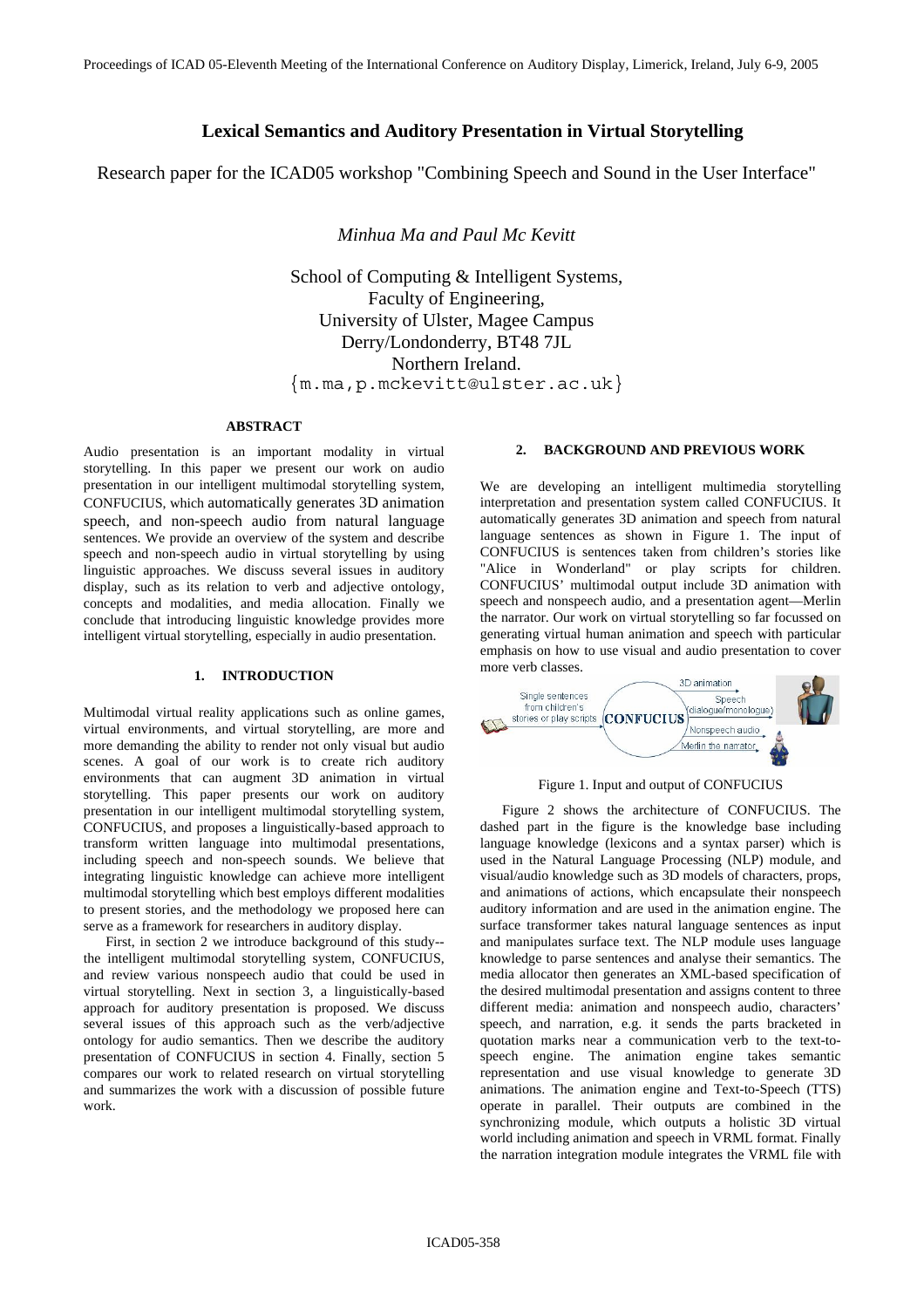the presentation agent, Merlin the Narrator, to complete a multimedia story presentation.

We use VRML to model 3D objects and virtual characters in our story world. VRML spares efforts on media coordination since its *Sound node* is responsible for describing how sound is positioned and spatially presented within a scene. It can also describe a sound that will fade away at a specified distance from the Sound node by ProximitySensor. This facility is useful in presenting non-speech sound effects in storytelling. It enables us to encapsulate sound effects within object models, e.g. to encapsulate the engine hum within a car model and hence locate the sound at a certain point where the car is. The Sound node brings the power to imbue a scene with ambient background noise or music, as well.



Figure. 2. Architecture of CONFUCIUS

### **2.1. Nonspeech audio**

The use of nonspeech audio to convey information in intelligent multimedia presentation is referred to in the human factors literature as auditory display. Besides basic advantages such as reducing visual clutter, avoiding visual overload, and not requiring focused attention, auditory displays have other benefits: detection times for auditory stimuli were shorter than for visual stimuli [1], and short-term memory for some auditory information is superior to the short-term memory for visual information.

Current research in the use of nonspeech audio can generally be divided into two approaches. The first focuses on developing the theory and applications of specific techniques of auditory display. The techniques of *auditory icons*, *earcons*, *sonification*, and *music synthesis* have dominated this line of research and are discussed in detail here below. The second line of research examines the design of audio-only interfaces--much of this work is concerned with making GUIs accessible to visually-impaired users, or explores the ways in which sound might be used to extend the existing visual interface.

*Auditory icons* are caricatures of naturally occurring sounds which convey information by analogy with everyday events [1]. Gaver motivates this technique by questioning our basic notion of listening. In Gaver's view when we listen to sounds in our daily lives we do not hear the pitch or the duration of the sound. Rather, we hear the source of the sound and the attributes of the source. He refers to two types of listening: *musical listening* and *everyday listening*. Everyday listening includes common sounds such as the sound of pouring water, tearing paper, a car engine, or telephone ring. People tend to identify these sounds in terms of the object and events that caused them, describing their sensory qualities only when they could not identify the

source events, i.e. we do not seem to hear sounds, but instead the sources of sound. Supposing that everyday listening is often the dominant mode of hearing sounds, Gaver argues that auditory displays should be built using real-world sounds. Theoretically, the advantage of auditory icons seems to be in the intuitiveness of the mapping between sounds and their meaning. Auditory icons accompanying daily life events are a major source of nonspeech audio in CONFUCIUS. Certainly the intuitiveness of this approach to auditory display will result in more vivid story presentation.

*Earcons* are melodic sounds, typically consisting of a small number of notes, with musical pitch relations (Gaver 1989,1). They relate to computer objects, events, operations, or interactions by virtue of a learned mapping from experience. The basic idea of earcons is that by taking advantage of sound dimensions, such as pitch, timbre, and rhythm, information can be communicated to the user efficiently. Of the four basic techniques for auditory display, earcons have been used in the largest number of computer applications. The simplest earcons are auditory alarms and warning sounds such as incoming email notification, program error, and low battery alarm on mobile phones. The effectiveness of an earcon-based auditory display depends on how well the sounds are designed.

*Sonification* is the technique of translating multidimensional data directly into sound dimensions. Typically, sound parameters such as amplitude, frequency, attack time, timbre, and spatial location are used to represent system variables (Bly et al. 1987). The goal is synthesizing and translating data from one modality, perhaps a spatial or visual one, to the auditory modality. Sonification has been widely applied to a wealth of different domains: synthesized sound used as an aid to data visualisation (especially abstract quantitative data), for program comprehension, and monitoring performance of parallel programs.

In *synthesized music*, sounds are interpreted for consonance, rhythm, melodic content, and hence are able to present more advanced information such as emotional content. Computerbased music composition initiated in the mid 1950s when Lejaren Hillier and Leonard Isaacson conducted their first experiments with computer generated music on the ILLIAC computer at the University of Illinois. They employed both a rule-based system utilising strict counterpoint and a probabilistic method based on Markoff chains. The recent history of automated music and computers is densely populated with examples based on various theoretical rules from music theory and mathematics. Developments in such theories have added to the repertoire of intellectual technologies applicable to the computer. Amongst these are the Serial music techniques, the application of music grammars, sonification of fractals, and chaos equations, and connectionist pattern recognition techniques based on work in neuro-psychology and artificial intelligence.

Figure 3 illustrates the four types of nonspeech audio described above and their common features. Auditory icons and earcons are small pieces of audio clips (audio icons); sonification and synthesized music can generate audio from other modal data; and earcons and synthesized music are melodic sound.

# **3. A LINGUISTIC APPROACH FOR CONVERTING NATURAL LANGUAGE TO AUDITORY DISPLAY**

In human commonsense knowledge, there is a natural mapping between audio and objects, events, status, and emotions. We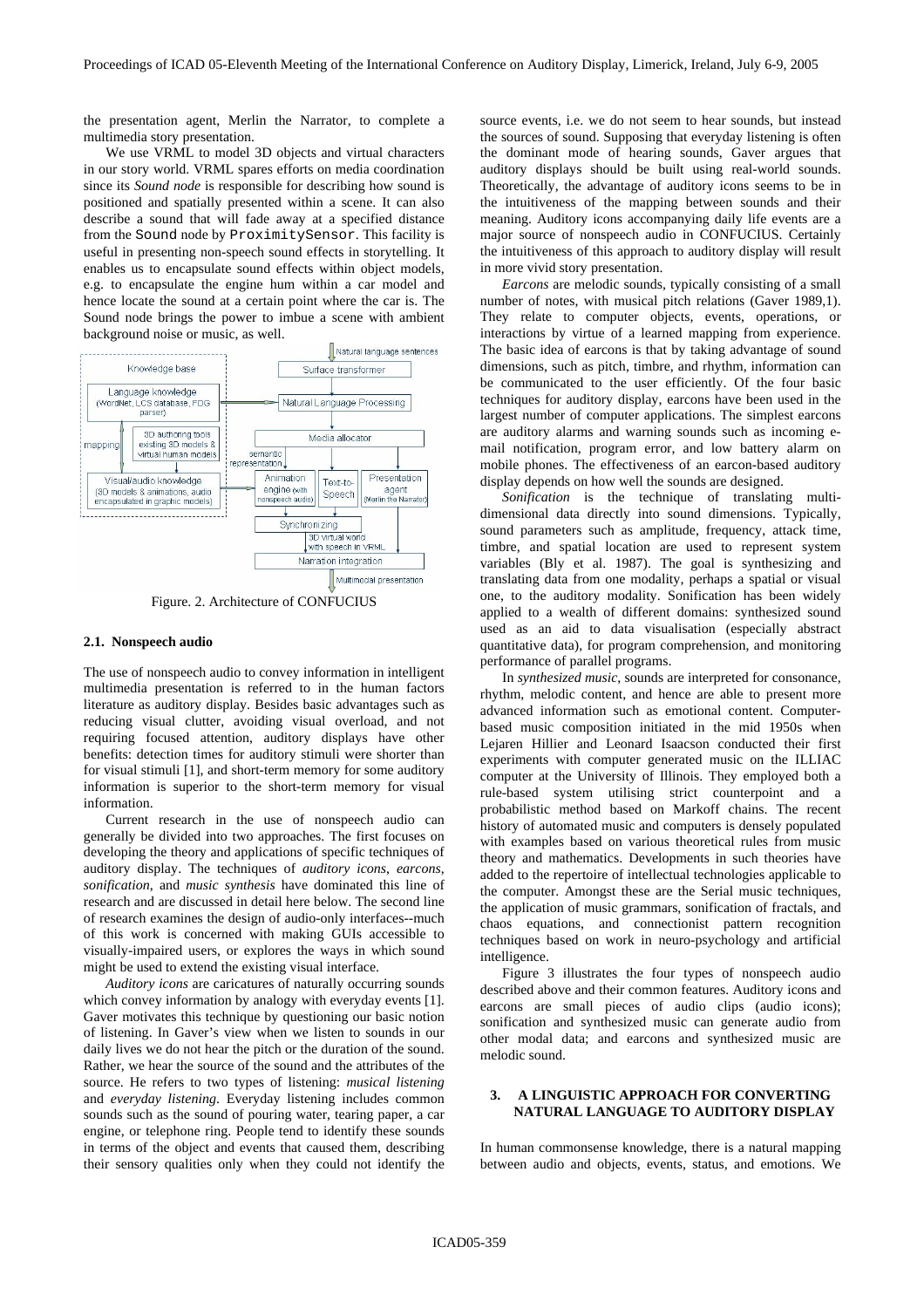discuss the relations between lexical semantics and the audio modality in this section.



Figure 3. Four types of nonspeech audio

# **3.1. Concepts and modalities**

Allocating content to multiple modalities requires the understanding of the relationship between concepts and modalities, i.e. knowing which modality is most suitable for what concepts. Figure 3 lists the top concepts in the EuroWordNet project [4]. They are divided into three types:

- 1stOrderEntities correspond to concrete, observable physical objects, persons, animals and physical substances. They can be located at any point in time and in a 3D space.
- 2ndOrderEntities are processes, states, situations and events that can be located in time. Whereas 1stOrderEntities *exist* in time and space 2ndOrderEntities *occur* or *take place*, rather than exist.
- 3rdOrderEntities are mental entities such as ideas, concepts and thoughts that exist outside space/time dimension and are unobservable. They can be predicated as true or false rather than real, they can be asserted or denied, remembered or forgotten.

# Figure 4. Top Concepts in EuroWordNet

Consider from the prospect of multimodal presentation, 1stOrderEntities are suitable to be presented in static visual modalities (still pictures), 2ndOrderEntities are suitable to be displayed in dynamic visual modalities (animation or video, accompanied with nonspeech audio as a supplement), and 3rdOrderEntities are suitable to be expressed in language (text/speech) since they are unobservable by visual sensor. This classification has a mapping to the linguistic concept *part-ofspeech*: the 1stOrderEntities relate with concrete nouns; *static situations* in the 2ndOrderEntities concern either properties of entities or relations between entities in a 3D space, i.e. adjectives and prepositions; *dynamic situations* in the 2ndOrderEntities cover either events or their action manners, i.e. verbs; and the 3rdOrderEntities are covered as *non-action verbs* (e.g. "decide", "believe", "doubt"). This paper focuses on the 2ndOrderEntitis (i.e. event verbs and adjectives) and their relations to auditory display.

## **3.2. Verb ontology and audio semantics**

Various English verb classifications have been analyzed in terms of their syntactic and semantic properties, and conceptual components, such as syntactic valency, lexical semantics, semantic/syntactic correlations [4], and visual semantics [5]. Here the audio semantics of verbs, particularly their sources, is studied.

The verb ontology shown in Figure 4 represents a classification of sound emission verbs based on audio semantics. First we divide sound emission verbs into three classes: 1) sounds made by one object, 2) audio expressions of human, and 3) verbs of impact by contact, i.e. sounds made by two objects, based on sound source. In the first class, we classify the verbs to those emitting typical sounds of a particular object (class 1.1), sounds made by animals (class 1.2), those emitting break/split sounds (class 1.3), and weather verbs which emit environmental sounds (class 1.4). Class 2 includes sounds made by human, either speech (class 2.1) or nonspeech expressions (class 2.2). Nonspeech expressions are composed of nonverbal expressions such as "laugh", "sign" (class 2.2.1), musical expressions such as "hum", "sing" (class 2.2.2), auditory gestures such as "clap", "snap" (class 2.2.3), and hiccup/breathe verbs such as "fart", "sneeze" (class 2.2.4). Class 3, the verbs of impact, includes *nonagentive verbs of impact* (class 3.1), e.g. my car *bumped* into the tree, *contact of an instrument and an object* (class 3.2), and *contact of body part and an object* (class 3.3).

1. Sounds made by one object

 1.1 Typical sounds of a particular (object) source, e.g. toll, (gun) fire, (clock) tick, trumpet

1.2 Sounds made by animals, e.g. baa, bark, quack, tweet

1.3 Break/split verbs, e.g. break, crack, snap, tear

1.4 Weather verbs, e.g. storm, thunder

2. Audio expressions of human

 2.1 Verbs of speaking or manner of speaking, e.g. say, order, jabber, shout

2.2 Nonspeech expressions

2.2.1 Nonverbal expressions, e.g. laugh, giggle, moan, sign

 2.2.2 Musical expressions, e.g. hum, sing, play (musical instruments)

2.2.3 Gestures, e.g. clap, snap

2.2.4 Hiccup/breathe verbs, e.g. fart, hiccup, sneeze, cough

3. Verbs of impact by contact 3.1 Nonagentive verbs of impact (by contact of two objects),

e.g. bump, crash, slam, thud

 3.2 Contact of one instrument and one object, e.g. strike (with a stick)

 3.3 Contact of body part and one object, e.g. kick, knock, scratch, tap

# Figure 5. Verb ontology on audio semantics

The importance of the audio modality varies from class to class. For instance, audio is indispensable for the class 2.1 (Speaking or manner of speaking) and class 2.2.2 (Musical expressions), whereas it is merely an addition to the visual modality for the class 3 (verbs of impact by contact). This information is used in media allocation and animation generation in CONFUCIUS, for example, verbs of speaking or manner of speaking (class 2.1) cause the part enclosed in quotation marks in a sentence being transferred to text-tospeech engine and the simultaneous lip movements of the speaker in generated 3D animation.

#### **3.3. Attribute ontology and audio semantics**

Conventional classification of adjectives [6] divides them into two major classes: descriptive adjectives and relational adjectives. Descriptive adjectives (such as *large/small*,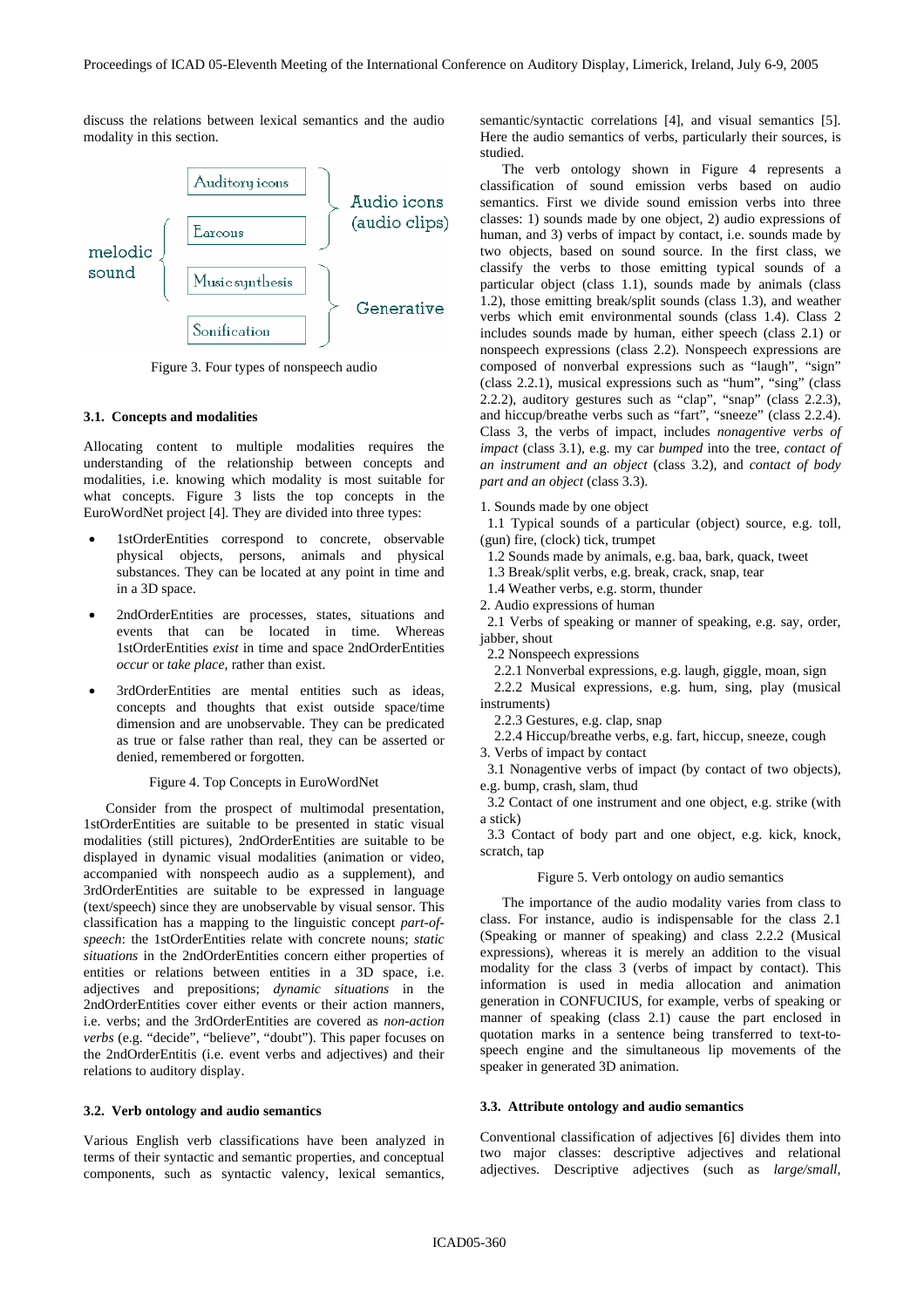*interesting/boring*) ascribe to their head nouns values of bipolar attributes and consequently are organized in terms of binary oppositions (antonymy) and similarity of meaning (synonymy). Relational adjectives (such as *nuclear* and *royal*) are assumed to be stylistic variants of modifying nouns and can be crossreferenced to the nouns.

In Figure 5 we classify the category of adjectives according to the perceiving senses they require. The first level is distinguished by the standard whether they can be perceived through visual sense as vision is a main input modality of human perception. Visually observable adjectives are adjectives whose meaning could be directly observed by human eyes. They consist of adjectives describing objects' attributes or states, e.g. dark/light, large/small, white/black (and other color adjectives), long/short, new/old, high/low, full/empty, open/closed, observable human attributes, and relational adjectives. Observable human attributes includes human emotions, such as *happy/sad*, *angry*, *excited*, *surprised*, *terrified*, and other non-emotional features such as *old/young*, *beautiful/ugly*, *strong/weak*, *poor/rich, fat/thin*. Human feelings are usually expressed by facial expression and body posture, while non-emotional features are represented by some body features or costumes. This convention is also used in performance art.

| Visually<br>observable  | Objects' attributes/states: dark/light, large/small, big/little, white/black (color adj),<br>long/short, new/old, high/low, full/empty, open/closed       |  |  |  |  |  |
|-------------------------|-----------------------------------------------------------------------------------------------------------------------------------------------------------|--|--|--|--|--|
|                         | Feelings: happy/sad, angry, excited, surprised, terrified<br>Human attributes -<br>Others: old/young, beautiful/ugly, strong/weak, poor/rich,<br>fat/thin |  |  |  |  |  |
|                         | Relational adj.: nasal (nose), mural (wall), dental (teeth)                                                                                               |  |  |  |  |  |
| Visually<br>nobservable | Perceivable by haptic modality: wet/dry, warm/cold, coarse/smooth<br>Perceivable by audio modality: quite/noisy, loud/soft, cacophonous/euphonious        |  |  |  |  |  |
|                         | Human attributes (virtue): good/evil, kind, mean, ambitious<br>Abstract attributes<br>Others: easy/difficult, real, important, right/wrong, early/late    |  |  |  |  |  |
|                         | Reference-modifying adj.: possible/impossible, former, past/present, last, other,<br>different/same                                                       |  |  |  |  |  |

### Figure 6. Categories of adjectives

The third kind of *visually observed adjectives* is a large and open class--*relational adjectives*. They usually mean something like "of, relating/pertaining to, or associated with" some noun instead of relating to some attribute, and play a role similar to that of a modifying noun. For example, *nasal*, as in *a nasal voice* relates to *nose*, *mural*, as in *mural painting*, relates to *wall*, and *royal* relates to *king* or *queen*. The relational adjective and its related noun refer to the same concept, but they differ morphologically. Moreover, relational adjectives have features like nouns and unlike descriptive adjectives: they do not refer to a property of their head nouns; they are not gradable; they do not have antonyms; and the most important, their visual semantics are the same as their corresponding nouns. Therefore CONFUCIUS treats this subcategory of adjectives as noun, and represents the appropriate nouns that they point to.

There are three types in the unobservable class: the first type is adjectives that can be perceived by other modalities such as haptics, e.g. wet/dry, warm/cold, coarse/smooth, hard/soft, heavy/light, or auditory display, e.g. quite/noisy, loud/soft, cacophonous/euphonious. The second class of visually unobservable adjectives is abstract attributes, either unobservable human attributes concerning virtue (e.g. good/evil, kind, mean, ambitious) or non-human attributes (e.g. easy/difficult, real, important, particular, right/wrong, early/late); the last type is the closed class of *referencemodifying adjectives.* They are a relatively small number of adjectives including *former, last*, and *present* etc.

CONFUCIUS represents unobservable adjectives in language and audio modalities. Here we shall distinguish narrator's language with character's language. If the adjective appears in a character's dialogue it is just transmitted to the text-to-speech engine directly and is presented in speech modality; if it appears in the narration part, the natural language processing component judges whether it is presentable visually, and if not, the sentence is sent back to re-allocate to the audio modality (speech or nonspeech sound). The unobservable adjective may be presented by the narrator's voiceover (speech) or nonspeech sounds such as auditory icons, nonverbal expressions, or music.

#### *3.3.1. Entity properties for visual and audio display*

WordNet [8] explicitly encodes ascriptive adjectives by describing the attribute to which the adjective ascribes a value. For example, the attribute for "loud" is "volumn". The complete list of attributes can be had by running every adjective in the WordNet adjective index asking for attributes. The result is a list of about 160 unique nouns (synsets) that are used as attributes. Based on [8] and [9], we summarize the following list of "visually representable" and "audio representatble" properties in Table 1 and 2 respectively. The semantic analyser of CONFUCIUS tags these properties of ascriptive adjectives in natural language processing.

| Classes of<br>properties   | Properties                                                                                                        |  |  |  |  |  |  |
|----------------------------|-------------------------------------------------------------------------------------------------------------------|--|--|--|--|--|--|
| Space                      | size, length, width, thickness, height, depth,<br>orientation (direction), shape (form), texture,<br>speed (rate) |  |  |  |  |  |  |
| <i>Matter</i>              | density, state (of matter), appearance, color,<br>quantity (numerousness)                                         |  |  |  |  |  |  |
| Time                       | Timing                                                                                                            |  |  |  |  |  |  |
| Human<br><i>attributes</i> | gender, age                                                                                                       |  |  |  |  |  |  |
| Affection                  | affection,<br>sensitivity, emotion, personality,<br>quality                                                       |  |  |  |  |  |  |

#### Table 1: Visually representable properties

Table 2 lists the audio representable properties and types of auditory display which can be used to present these properties. Some of them are straightforward, the sound dimension properties can be presented by all types of auditory display, for instance. Audio presentation of some properties is indirect, especially the matter properties and affections. For example, brittleness could be displayed through auditory icons of break/split sounds, and emotions can be conveyed through music.

# **4. AUDIO IN CONFUCIUS**

CONFUCIUS' audio presentation includes auditory icons and text-to-speech. Auditory icons are encapsulated in the 3D models of objects and virtual humans, e.g. the firing sound of a gun is encapsulated in the gun's geometric file, and the hiccup and yawn sounds of a virtual character are encapsulated in his/her VRML file. These auditory icons accompany animated events in the story being told. Since auditory information can be redundant with visual and language modalities, determining whether to eliminate the visual (or speech) information or make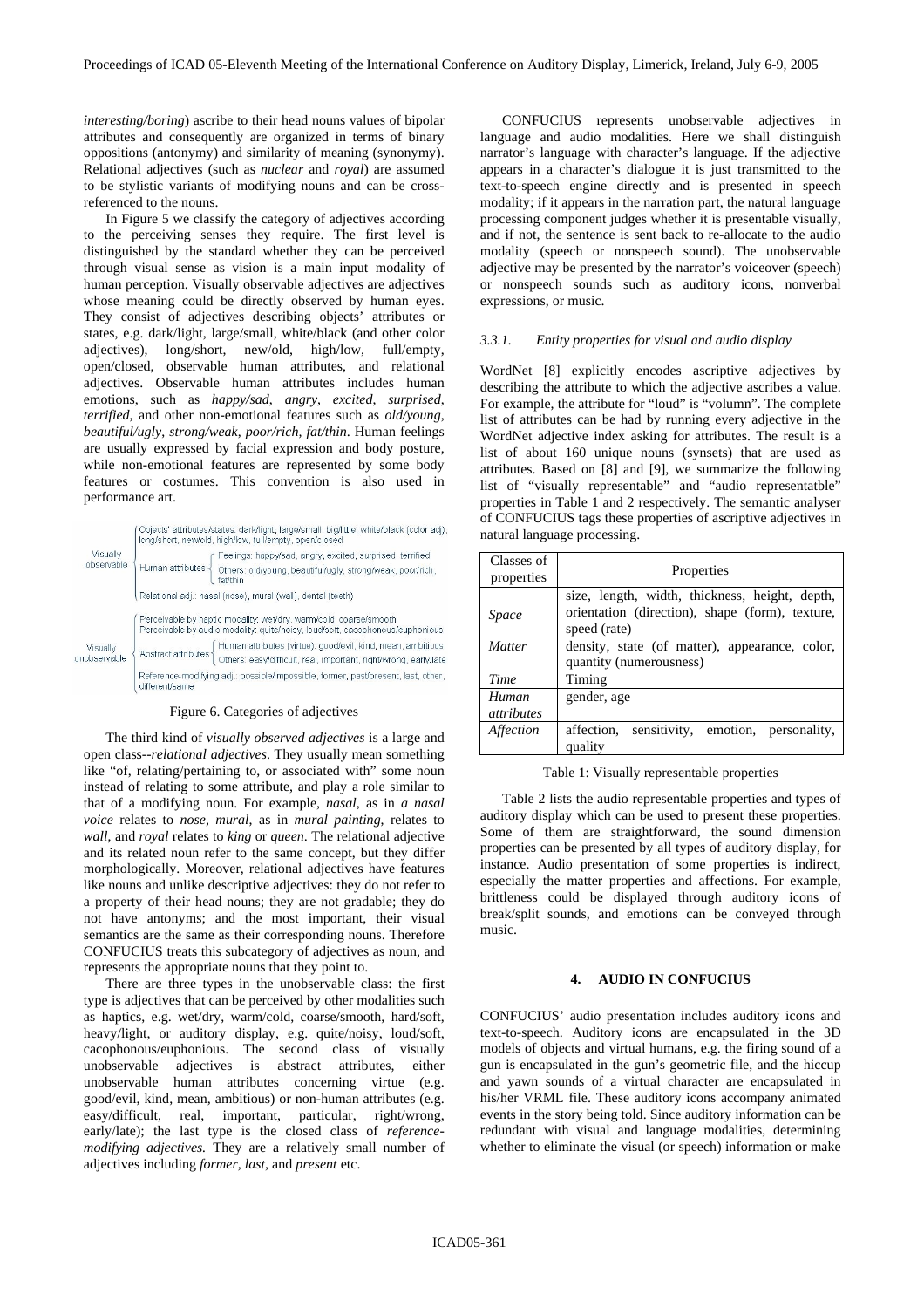| Classes of<br>properties   | Properties                                                                     | Types of audio                                         |
|----------------------------|--------------------------------------------------------------------------------|--------------------------------------------------------|
| Sound<br>dimension         | frequency (pitch),<br>amplitude (volume),<br>timbre                            | Auditory icons,<br>speech,<br>music                    |
| Spatial<br>relation        | position, orientation<br>(direction), speed (rate)                             | Auditory icons,<br>speech, music                       |
| Time                       | duration, timing                                                               | Auditory icons,<br>speech, music                       |
| <i>Matter</i>              | density, state (of matter),<br>quantity (numerousness),<br>weight, brittleness | Auditory icons                                         |
| Human<br><i>attributes</i> | gender, age                                                                    | Speech,<br>nonverbal expressions,<br>music expressions |
| <i><b>Affections</b></i>   | affection, sensitivity,<br>emotion, personality,<br>quality                    | Speech,<br>music                                       |

the audio information redundant is a task of the media allocation module in CONFUCIUS.

Table 2. Audio representable properties

### **4.1. Media allocation**

Multimedia integration requires the selection and coordination of multiple media and modalities. The selection rules are generalized to take into account the system's communicative goal, features characterizing the information to be displayed and features characterizing the media available to the system. To tell a story by complementary multi-modalities available to CONFUCIUS the system concerns dividing information and assigning primitives to different modalities according to their features and cognitive economy. Since each medium can perform various communicative functions, designing a multimedia presentation requires determination of what information is conveyed by which medium at first, i.e. allocating contents to media according to *media preferences*. For example, presenting spatial information like position, orientation, composition and physical attributes like size, shape, color by visual modality; presenting events and actions by animation; presenting dialogue/monologue and temporal information like "ten years later" by speech; presenting dog bark by both audio and visual modalities (or by audio icon solely). We formulate the principles for media allocation within CONFUCIUS as the following:

- 1. Realize spatial information, physical attributes, physical actions and events in 3D animation.
- 2. Realize dialogues, monologues, and abstract concepts (including abstract actions and abstract relations) in speech (including voiceover narrative). For example, if the media allocator detects an unobservable adjective that can not be presented visually in the narration part of a story, the sentence is sent to the presentation agent and is output in Merlin the narrator's speech and gestures, while the other visually presentable parts of the sentence are still allocated to the animation engine and TTS to create animations which will be played when Merlin is talking.
- 3. Realize (or augment other modalities) sound emission verbs in Figure 5 and audio representable adjectives in Figure 6 in audio modality.
- 4. Realize failed attempts (e.g. animation files not available) and successful attempts with low confidence in principle

1 in other modalities according to the feedback from the animation engine.

Figure 7 shows CONFUCIUS' multimedia presentation planning. Media allocation also receives feedback from media realization, such as animation engine, to influence the selection of media for a definite content. Thus we allow a decision made or failed realization at a later stage of processing can propagate back to undo an earlier decision. For example, realization in animation engine may fail because of visualisation difficulties, and this message should be fed back to *media allocator*, where the content could be re-allocated to other media. Media coordination includes cross modal reference (e.g. Merlin refers to the virtual humans in animation), synchronicity (e.g. lipspeech synchronising), and timing (e.g. scheduling Merlin and virtual humans' speech/movements). Finally, media player consists of VRML player and Javascript for Microsoft Agent control. The former is for playing virtual characters' animation and speech, and the latter is for playing Merlin's speech and behaviours.

| Media<br><b>NLP</b><br>allocation | Media realization<br>Animation engine | Virtual characters' speech (TTS)<br>Presentation agent (Merlin) | Media coordination<br>Cross modal references<br>Synchronicity<br>Timina | Media player<br>Jscript for Ms Agent control |
|-----------------------------------|---------------------------------------|-----------------------------------------------------------------|-------------------------------------------------------------------------|----------------------------------------------|
|                                   | feedback                              |                                                                 |                                                                         |                                              |

Figure 7: CONFUCIUS' multimedia planning

# **4.2. Text-to-speech**

There are two ways to synchronize a character's lip animation with his speech (through a TTS engine). The first is to obtain estimates of word and phoneme timings and construct an animation schedule prior to execution (time-driven). The other is to assume the availability of real-time events from the TTS engine-generated while the TTS is producing audio, and compile a series of event-triggered rules to govern the generation of the animation (event-driven). The first approach allows us to choose a TTS engine more freely, while the second must be used with TTS engines supporting event-driven timing, such as Microsoft Whistler [10].

We use FreeTTS for speech synthesis because it is written entirely in the Java programming language, supports Java Speech API, and fits well to our developing environment. FreeTTS is derived from the [Festival](http://www.cstr.ed.ac.uk/projects/festival/) Speech Synthesis System from the University of Edinburgh and the [FestVox](http://festvox.org/) project from Carnegie Mellon University. The algorithm of the program interfacing with FreeTTS is described as the following:

- 1. Find a pair of quotation marks
- 2. In the context, looking for a verb in the class 2.1 in Figure 5 or a verb in the WordNet group <verb.cognition>

Covering cognition verbs ensures that the speech modality takes charge of what a character is thinking. It is common in temporal visual arts like movie or cartoon that a character actually speaks out what (s)he is thinking. Here are three examples taken from *Alice in Wonderland*.

Example 1: "You ought to have finished," *said* the King. "When did you begin?" (typical verb of speaking)

Example 2: "I beg pardon, your Majesty," he *began*, "for bringing these in. But I hadn't quite finished my tea when I was sent for." (One sense in WordNet is "begin to speak or say". It belongs to <verb.communication>.)

Example 3: "And that's the jury-box," *thought* Alice, "and those twelve creatures." (<verb.cognition>)